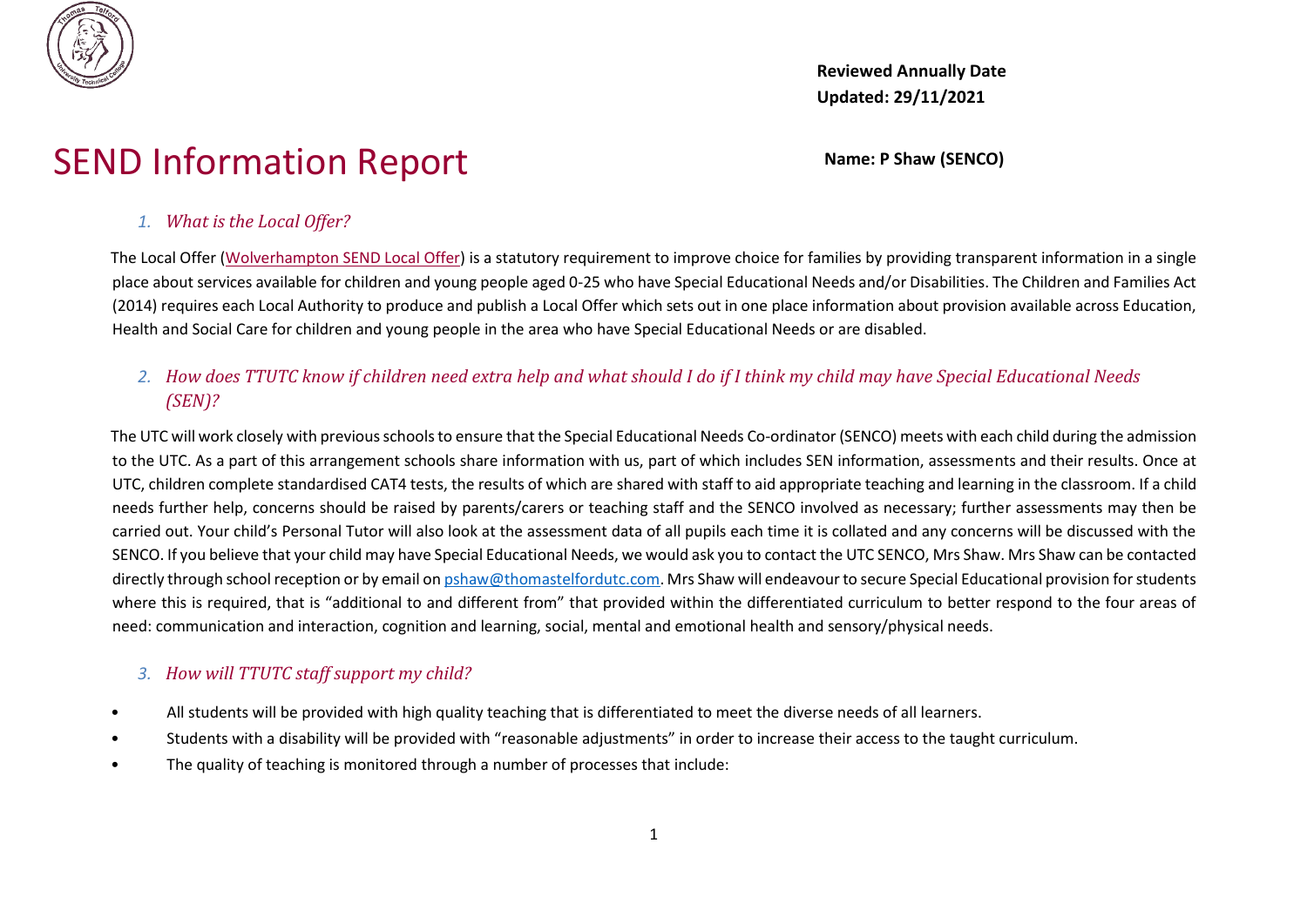- 1. Classroom observation by the Senior Leadership Team (SLT), the SENCO and external verifiers.
- 2. Ongoing assessment of progress made by students in specific intervention groups.
- 3. Work samplings.
- 4. Scrutiny of planning.
- 5. Teacher meetings with the SENCO.
- 6. Pupil and parent feedback when reviewing target attainment.
- 7. Whole school pupil progress tracking.
- 8. Attendance and behaviour records.
- All students have individual curriculum targets set in line with national outcomes to ensure ambition. These are discussed with parents at events such as Parents Evenings and student's attainments to meet these targets are tracked using the whole school tracking system.
- Pupils who are failing to make expected levels of progress are identified quickly and are discussed in regular meetings that are undertaken between subject leaders and the SENCO.
- For some pupils with literacy or numeracy difficulties, additional support may be provided through working with Learning Support Assistants, the SENCO and subject staff in addition to timetabled lessons. The UTC will also work with a range of external agencies and referrals to these will be made, where necessary, by the SENCO.
- Where it is decided that action is required to support increased rates of progress, this will follow an assess, plan, do and review model.
- An individual assessment of the student will be undertaken in order to make an accurate assessment of their needs. Parents will always be invited to this early discussion to support the identification of action to improve outcomes.
- Additional action to increase the rate of progress will be then identified and recorded that will include a review of the impact of the differentiated teaching being provided to the child, and if required, provision to the teacher of additional strategies to further support the success of the student.
- If review of the action taken indicates that "additional to and different from" support will be required, then the views of all involved including the parents and the student will be obtained and appropriate evidence-based interventions identified, recorded and implemented by the class/subject teacher with advice from the SENCO.
- Parents will be informed that the UTC considers their child may require SEN support and their partnership sought in order to improve attainments.
- Any SEN provision made for a student will be recorded on the school system through BROMCOM where progress is monitored and evaluated.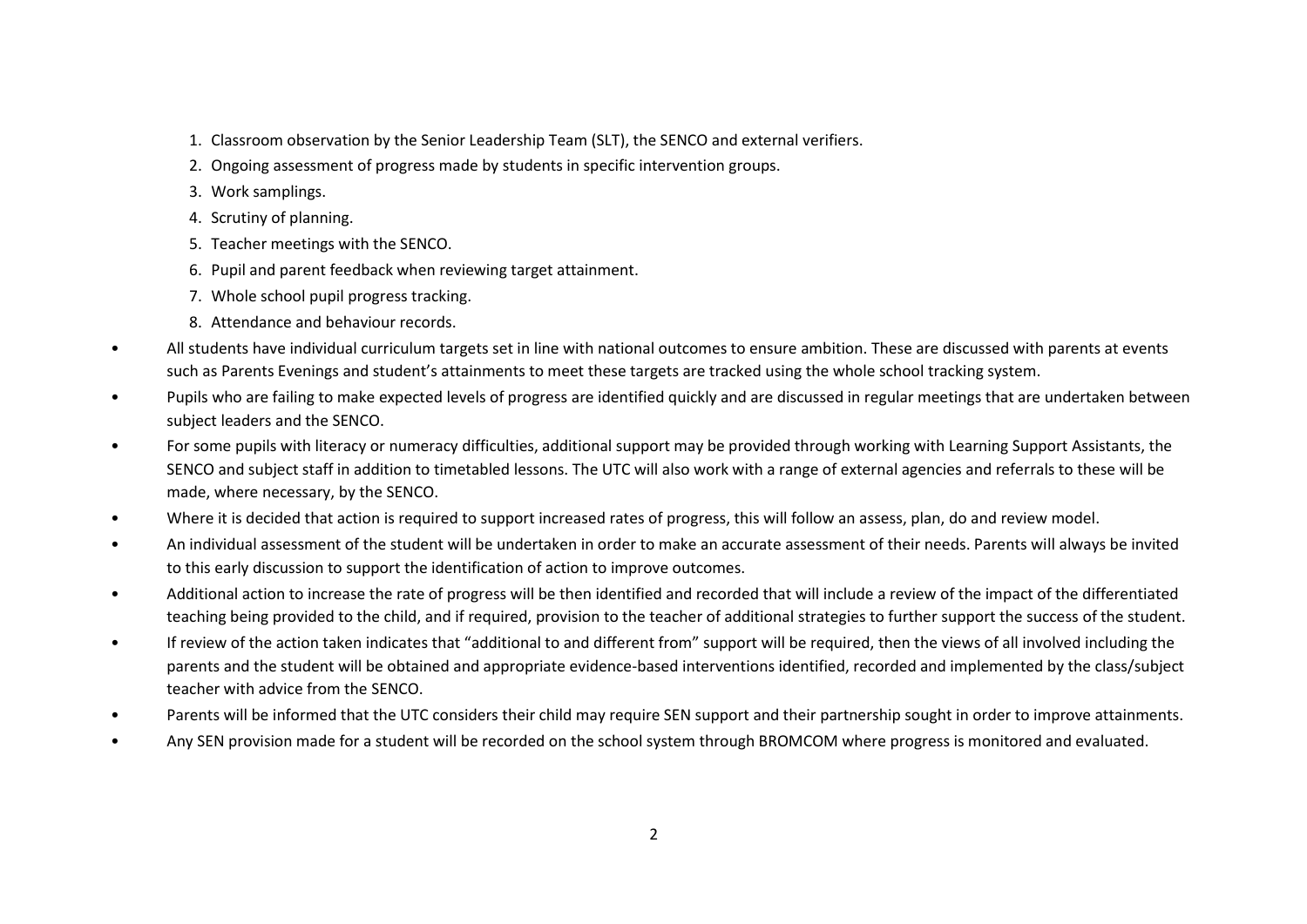- If progress rates are still judged to be inadequate despite the delivery of high quality interventions, advice will be sought from external agencies regarding strategies to best meet the specific needs of a student. This will only be undertaken after parent permission has been obtained and may include referral to:
	- 1. Special Educational Needs Support Service
	- 2. Behaviour Support Service
	- 3. Dyslexia Centres
	- 4. Autism Outreach Team
	- 5. Hearing Impairment team
	- 6. Visual Impairment team
	- 8. Educational Psychologist Service
	- 9. Educational Welfare Officers
	- 10. Physical and disability support service
	- 11. Social Services
	- 12. School Nurse
	- 13. CAMHS (Child & Adolescent Mental Health Service)
- For a small percentage of students, whose needs are significant and complex and the Special Educational provision required to meet their needs cannot reasonably be provided from within the UTC's own resources, a request will be made to the Local Authority to conduct an assessment of Education, Health and Care needs. This may result in an Education, Health and Care (EHC) plan being provided.
- For students who despite relevant and purposeful action taken to meet their Special Needs, fail to make expected levels of progress, the UTC or parents may consider requesting an Education, Health and Care assessment that will be undertaken by the Local Authority.

#### *3. How will the curriculum be matched to my child's needs?*

When children join the UTC they are placed in streamed groups with careful consideration to their needs and the needs of others in the group for some curriculum areas. For the majority of their lessons support will be provided through high quality classroom teaching. For some children with SEN, the UTC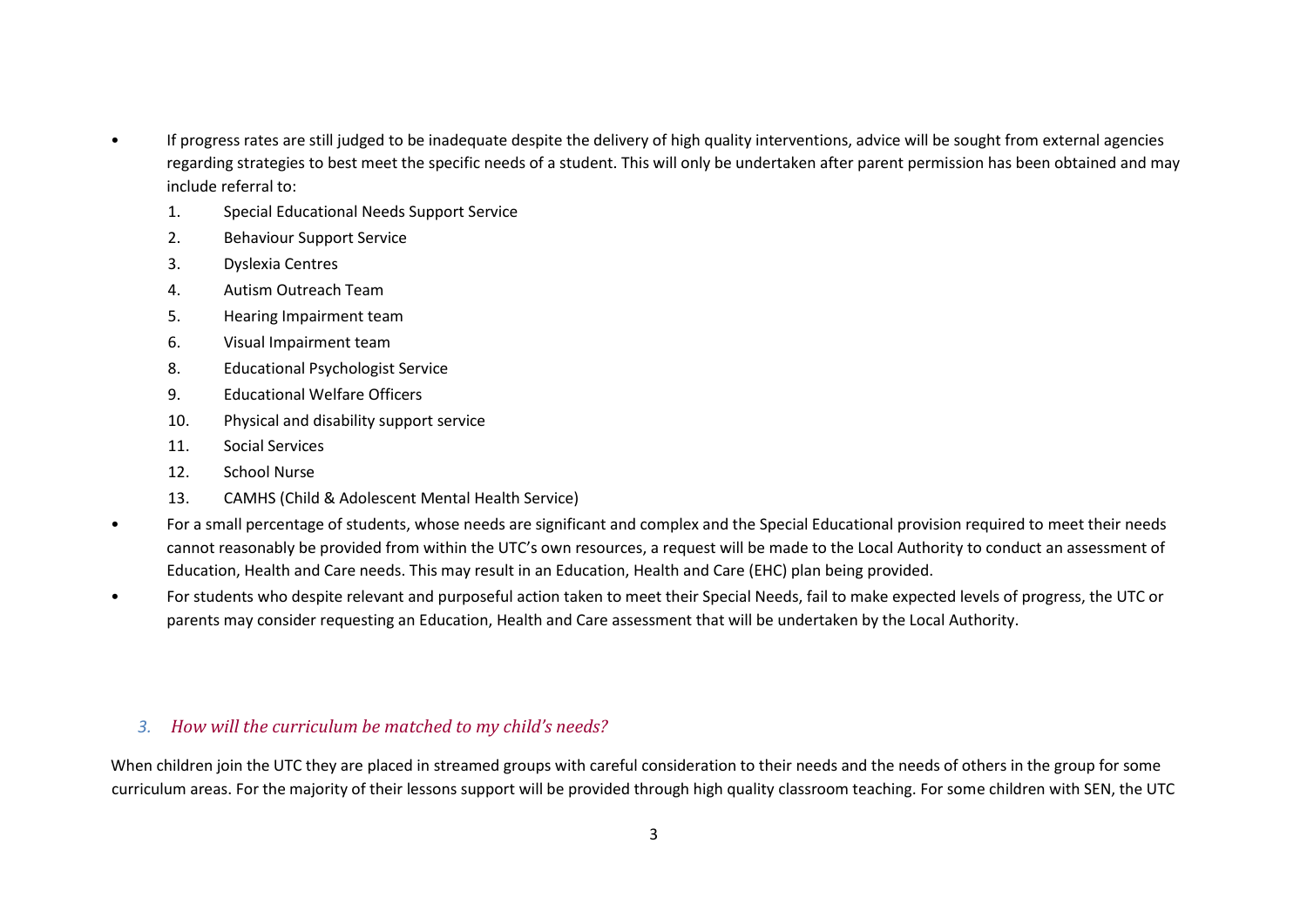may reduce the curriculum to allow for small group or individual support. As children enter Year 12 and complete their option choices, appropriate pathways will be offered according to their particular needs.

# *4. How will both you and I know how my child is doing and how will you help me to support my child's learning?*

Where children have identified Special Educational Needs there will be an annual review meeting with a member of the SEN team to discuss your child's progress. The UTC assessment calendar will provide an assessment point each term where each child is given a current grade and specific target for improvement in that area. Within the UTC, close monitoring is carried out by Personal Tutors and the Senior Leadership Team each time assessment is recorded. If necessary you will be contacted to discuss possible interventions which may be put in place to support your child. We strongly believe that your child's education should be a partnership between parents and teachers and therefore we encourage you to contact the UTC whenever necessary.

# *5. What support will there be for my child's overall well-being?*

Within school children are assigned to a Personal Tutor as a first point of contact for all of their daily needs. The Personal Tutor will normally be able to support your child. All children in school follow a PSHE curriculum that aims to provide the pupils with the knowledge, understanding and skills they need to enhance their emotional and social knowledge and well-being. The UTC has a focus on forming desirable habits as part of the UTC Extra enrichment programme, including the habit of fitness and the habit of reading.

In addition to this, many children with Special Educational Needs form high quality relationships with our SENCO and Learning Support Assistants. These teams will also work closely with external agencies. For children with medical issues a care plan will be created and storage and access to medicines will be managed through the reception and Lead First Aider. The school has an effective anti-bullying policy and where incidents do occur; they are investigated and responded to by a member of the Senior Leadership Team or Conduct Team.

# *6. What specialist services and expertise are available at or accessed by the UTC?*

The UTC works closely with a range of external agencies, including the school nurse. Staff who may be required to administer medicine will complete training and are signed off by the school nurse as competent. All medicine administration procedures adhere to the policy and DfE guidelines included within **supporting pupils at school with medical conditions (DfE)** (2014).

*7. What training are the staff supporting children with SEND having or have they had?*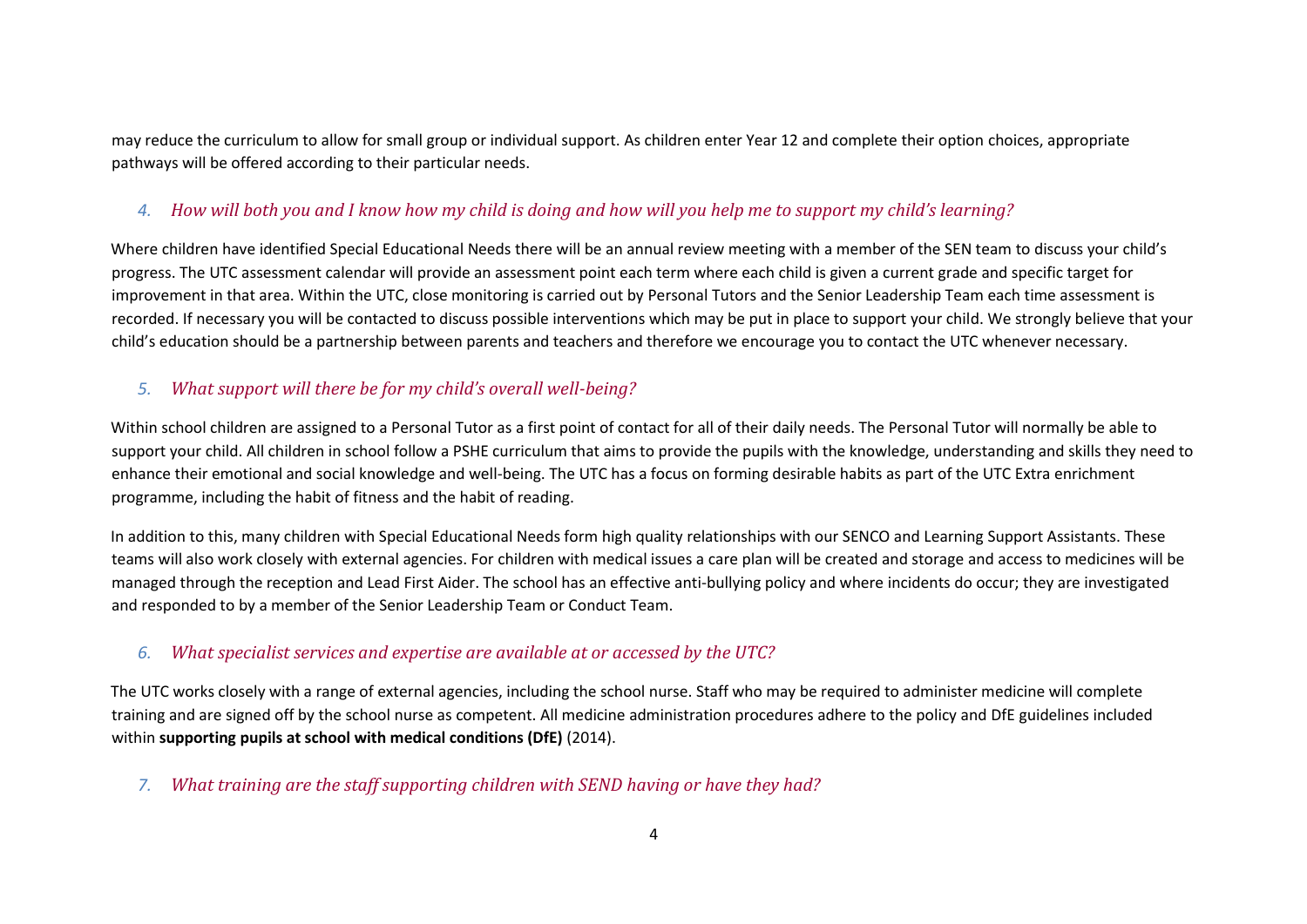Training in the UTC will be determined in response to the needs of individual students, possibly including specialist training in Autism, Sensory Impairment, CAMHS, Speech, Language and Communication needs, developing independent learners and differentiation. This training is in addition to the ongoing vital updates on SEND best practice and changes to the national Code of Practice. Best practice and new initiatives are shared with staff through an extensive professional development programme that runs each week throughout the academic year.

### *8. How will my child be included in activities outside the classroom including trips and site visits?*

Risk assessments are carried out and procedures are put in place to enable all children to participate in all UTC activities. Where appropriate, parents will be a key part of formulating risk assessments.

#### *9. How accessible is the UTC environment?*

An accessibility plan for the site has been prepared. The site is purpose built with access to all floors possible through ramps and a lift. Some aspects of the UTC curriculum may present a challenge to pupils with physical disability and wherever possible reasonable adjustment will be made to ensure a full participation. Matters concerning the health and safety of students will always be the primary focus of all UTC staff and the SENCO will work with staff to agree adjustments in specific activities.

*10. How will the UTC prepare and support my child to join the UTC, transfer to a new school or the next stage of education and life?*  A number of strategies are in place to enable effective pupil transition. On entry a planned programme of visits are provided in the summer term for students starting in September. Parents are invited to a meeting at the UTC and are provided with a range of information to support them in enabling their child to settle into the UTC routine. The SENCO meets with all new parents of pupils who are known to have SEND to allow concerns to be raised and solutions to any perceived challenges to be identified prior to entry. The previous school records will be requested immediately and a meeting will be set up with parents to identify and reduce any concerns. As part of CIAG all children are supported in identifying and arranging the next part of their education.

*11. How are the UTC's resources allocated and matched to children's' Special Educational Needs?*